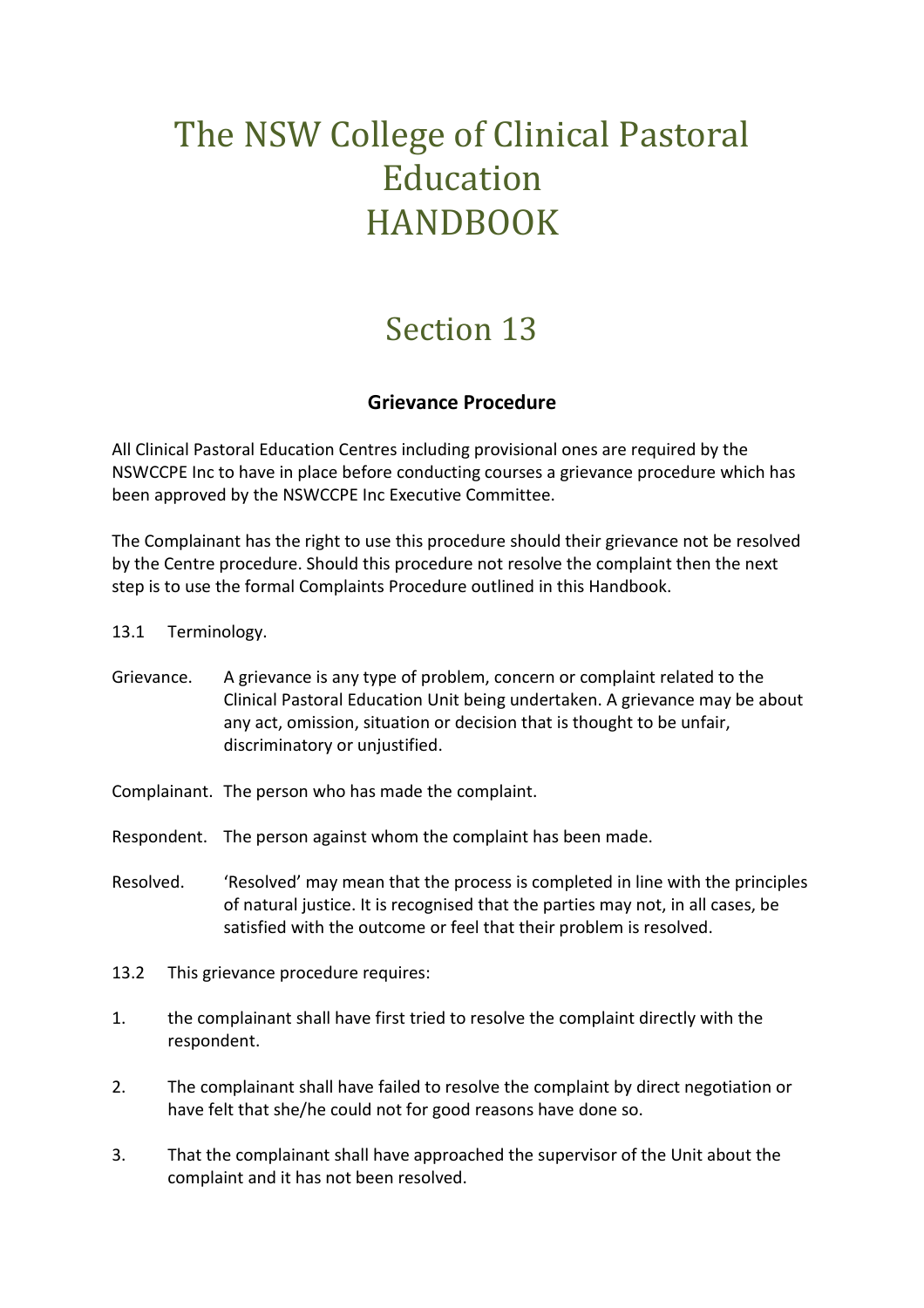- 4. That the complainant shall have approached the Centre Director about the complaint and it has not been resolved.
- 5. That the complainant shall have approached the Centre Director's manager about the complaint and it has not been resolved.
- 6. That the complainant shall have approached the Centre's appropriate body such as the Human Resources and the complaint has not been resolved.
- 7. That the complainant has chosen at some stage in the process to bring the complaint to the NSWCCPE Inc.
- 13.3 The complaint will be made to the President of the College.

On receipt of the complaint the President will refer the complainant to the Chair of the NSWCCPE Inc Professional Ethics Committee.

13.4 The Chair of the Professional Ethics Committee shall:

1.determine if she/he is the right person to deal with the complaint

- 2. if the Chair of the Professional Ethics believes it is inappropriate for her/him to hear the complaint the Chair shall arrange for another member of the Professional Ethics Committee to hear the complaint. This person shall do what the Chair is required to do about the complaint.
- 3. if the Chair is satisfied that she/he can proceed the procedure shall be explained to the complainant including what are the possible outcomes.
- 4. the Chair can decide to involve another member or members of the Professional Ethics Committee in the investigation of the complaint.
- 5. the Chair shall explain what other options are available to them if they are not happy with this process or its outcome. This includes using the College's Complaints Procedure.
- 6. the Chair shall take a written record of the complaint.
- 7. the Chair shall talk to the respondent or respondents separately and impartially to hear their side of the story.
- 8. the Chair shall then discuss with the complainant what the respondent(s) said and determine what action should be taken to resolve the complaint.
- 9. the Chair shall ensure that whatever has been agreed actually happens.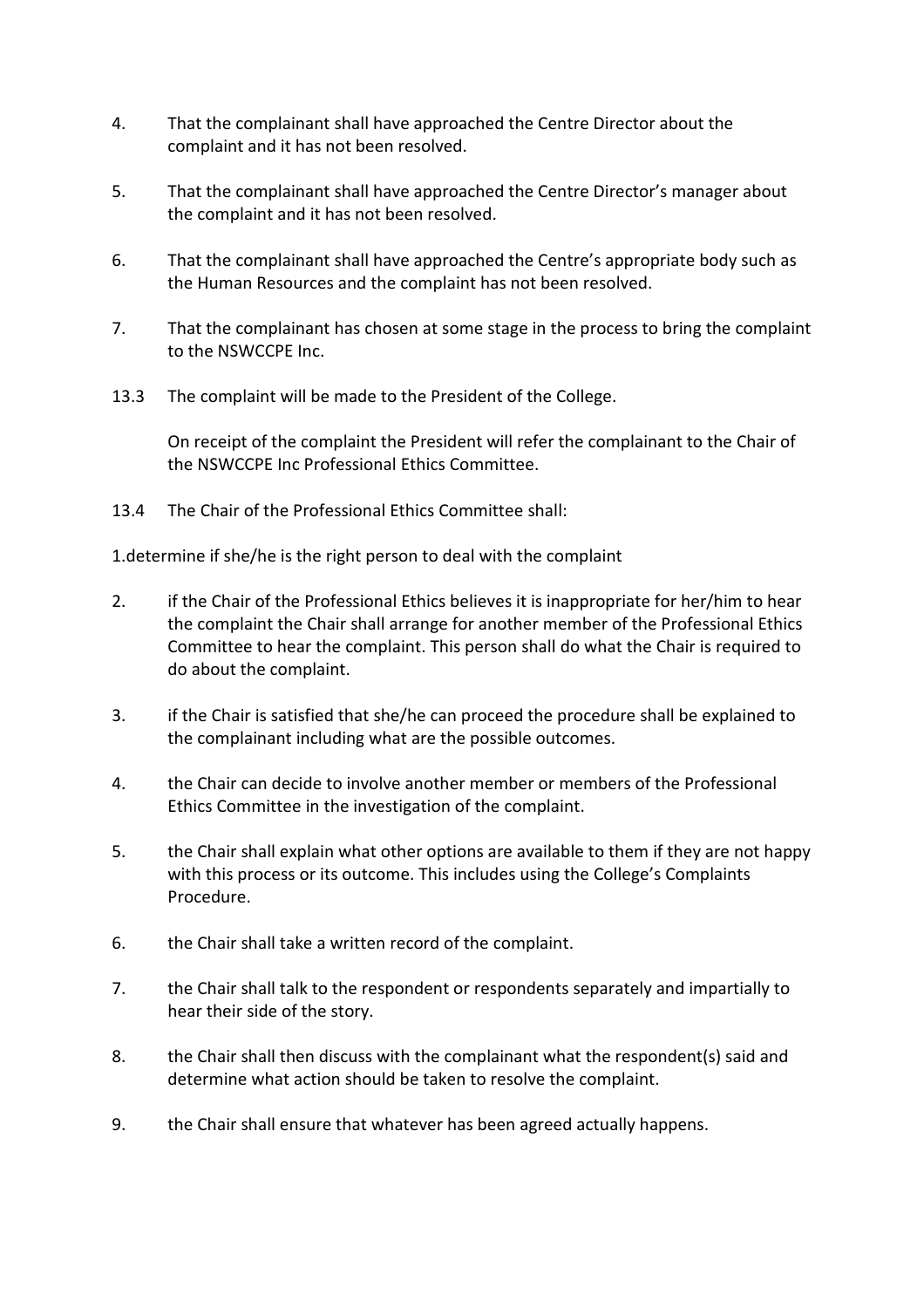Rights and Responsibilities.

- 13.5 The Complainant's Rights and Responsibilities.
- 1. to be provided with information regarding their rights and responsibilities under the Occupational Health and Safety and Anti discrimination legislation.
- 2. to seek counselling without making a formal complaint.
- 3. to withdraw from the grievance at any stage, although the complainant may be advised that the Professional Ethics Committee will continue to pursue the complaint if the matter is considered serious or impacts on the organisation's duty of care.
- 4. to pursue the grievance through alternative channel (such as the Anti-discrimination Board).
- 5. to identify desired outcomes.
- 6. to be informed of all decisions and progress made, with consideration given to the privacy of other parties.
- 7. to know that no steps will be taken to resolve or review a grievance without the complainant's knowledge, with consideration given to the privacy of all parties.
- 8. to raise their concerns or grievances at an early stage and providing as much information as possible to assist in the effective resolution of the grievance.
- 9. to have an observer of their choosing present at any meetings that the complainant attends relating to the grievance.
- 10. to place comment on the discipline/counselling file that contains the record of their involvement.
- 11. not to make malicious or vexatious complaints.
- 12. access to record of meetings in which they attended to enable them to agree that they are an accurate and true record.
- 13.6 The Respondent's Rights and Responsibilities.
- 1. to be provided with information regarding their rights and responsibilities under the Occupational Health and Safety and Antidiscrimination legislation.
- 2. to be provided with protection against any vexation or malicious complaints.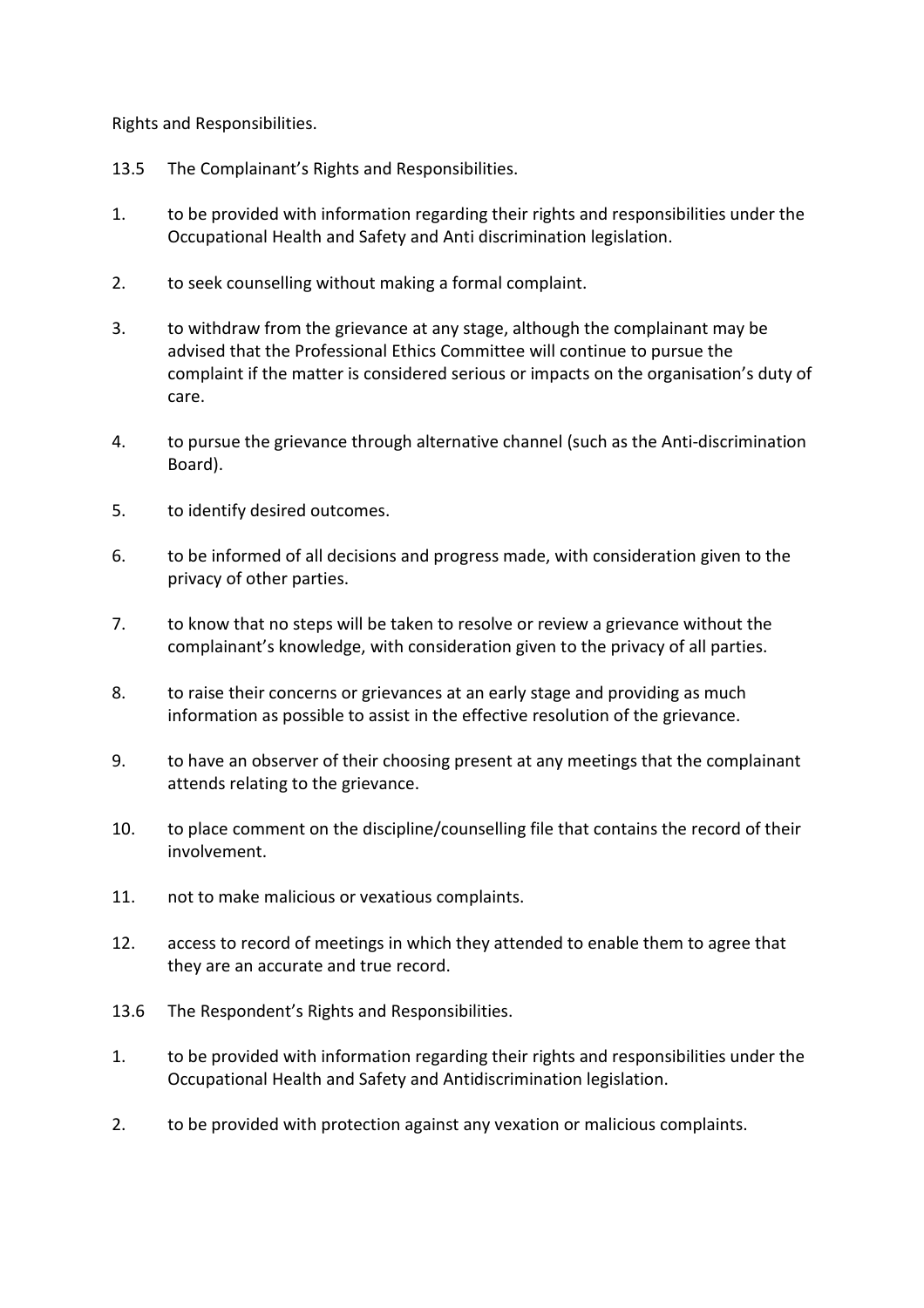- 3. to be informed promptly, in writing, of the details of the grievance, the allegations and by whom they have been made.
- 4. to have an opportunity and sufficient time to respond to the grievance.
- 5. to seek advice.
- 6. to be afforded the presumption of innocence until proven otherwise.
- 7. to be informed of all decisions and progress made, including the evidence found against them.
- 8. to provide as much information as possible to assist in the effective resolution of the grievance.
- 9. to have an observer of their choosing present at any meetings that they attend relating to the grievance.
- 10. to have access to records of meetings which they attended to enable them to agree that they are an accurate and true record.
- 11. to place comment on the discipline/counselling file that contains the record of their involvement.
- 13.7 Investigation of a Grievance.
- 13.7.1 An investigation will be conducted where there are inconsistencies between the allegations made by the complainant and the response to these allegations by the respondent and where either party does not wish to participate in mediation or where mediation is not an appropriate option.
- 13.7.2 The aim of an investigation will be to determine whether evidence exists that substantiates the allegations that have been made.
- 13.7.3 The following principles should apply to investigations:
- 1. Any investigation process will be based on the principles of natural justice for all parties.
- 2. The Chair of the Professional Ethics Committee should have sufficient knowledge of the subject area or type of issue to be able to carry out the investigation.
- 3. the main role of the person conducting an investigation will be:
- 3.1. to collect evidence and facts, locating originals of all relevant documents, and